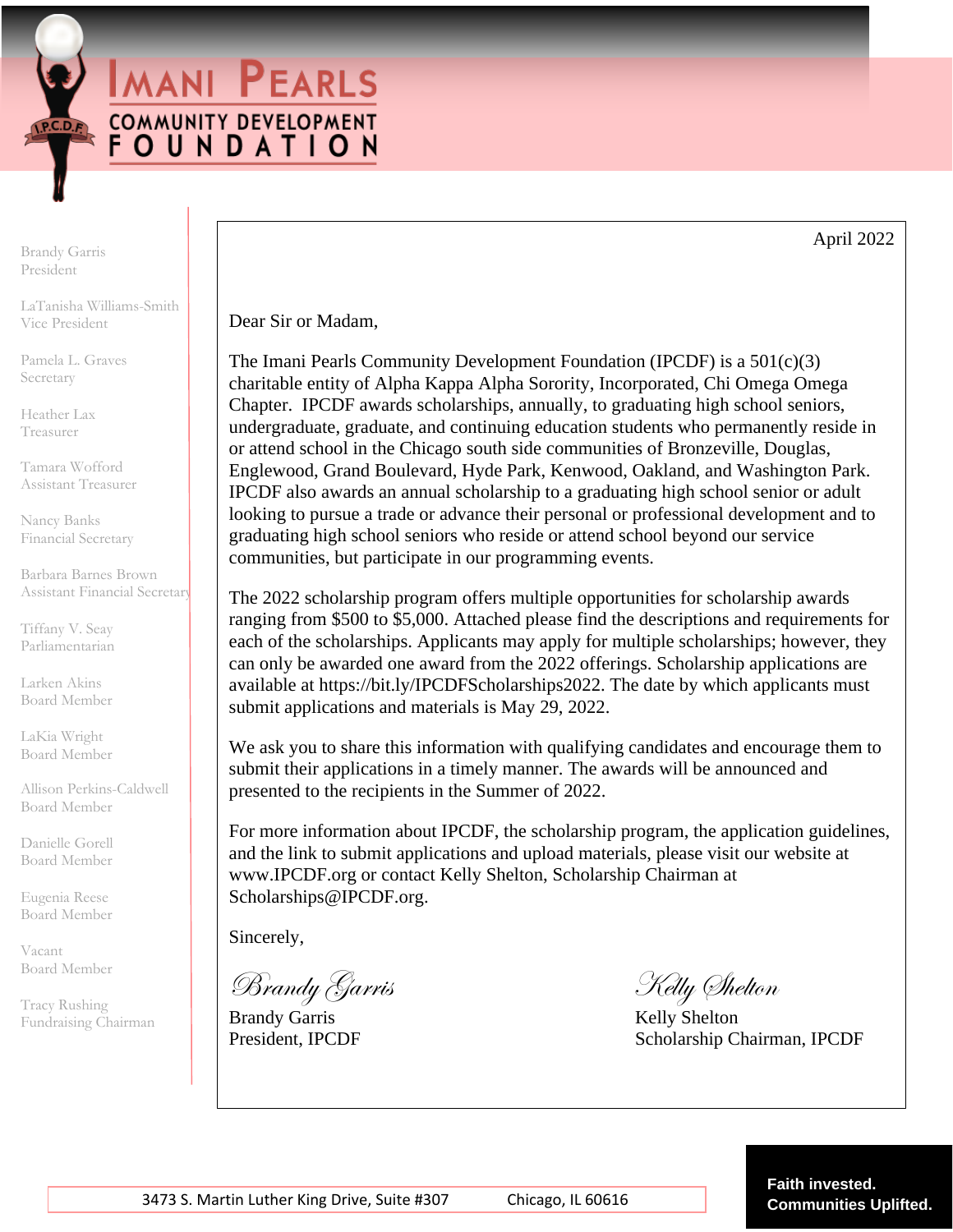**IMANI PEARLS COMMUNITY DEVELOPMENT** FOUNDATION

Brandy Garris President

LaTanisha Williams-Smith Vice President

Pamela L. Graves Secretary

Heather Lax Treasurer

Tamara Wofford Assistant Treasurer

Nancy Banks Financial Secretary

Barbara Barnes Brown Assistant Financial Secretary

Tiffany V. Seay Parliamentarian

Onjalique Clark Board Member

Danielle Gorrell Board Member

Gabrielle Henley Board Member

Toni Pearson Board Member

Elsie Richardson Board Member

Lakia Wright Board Member

Tracy Rushing Fundraising Chairman

# **2022 SCHOLARSHIP OPPORTUNITIES Descriptions and Requirements**

*Applicants for the following scholarships must reside or attend school in the Bronzeville, Douglas, Englewood, Grand Boulevard, Hyde Park, Kenwood, Oakland, or the Washington Park community.*

The Christine Browne Scholarship Scholarship Amount: \$2,000 Target Applicant: graduating High School Seniors and current Undergraduate Students at 4-year Institutions GPA: 3.0 (unweighted)

### The Dana G. Woodley Scholarship

Scholarship Amount: \$5,000 Target Applicant: African American graduating High School Seniors and current Undergraduate Students at 4-year Institutions pursuing a STEM education GPA: 3.5 (unweighted)

## The HBCU Scholarship

Scholarship Amount: \$2,000 Target Applicant: graduating High School Seniors who will attend a Historically Black College or University (HBCU) and current Undergraduate Students at 4-year Institutions enrolled at an HBCU GPA: 3.0 (unweighted)

## The Graduate Scholarship

Scholarship Amount: \$2,000 Target Applicant: Students pursuing a graduate degree from an Accredited University GPA: 3.0

#### The 2-Year Scholarship

Scholarship Amount: \$500 Target Applicant: graduating High School Seniors and current Undergraduate or Vocational Students at 2-year Institutions GPA: 2.0 (unweighted)